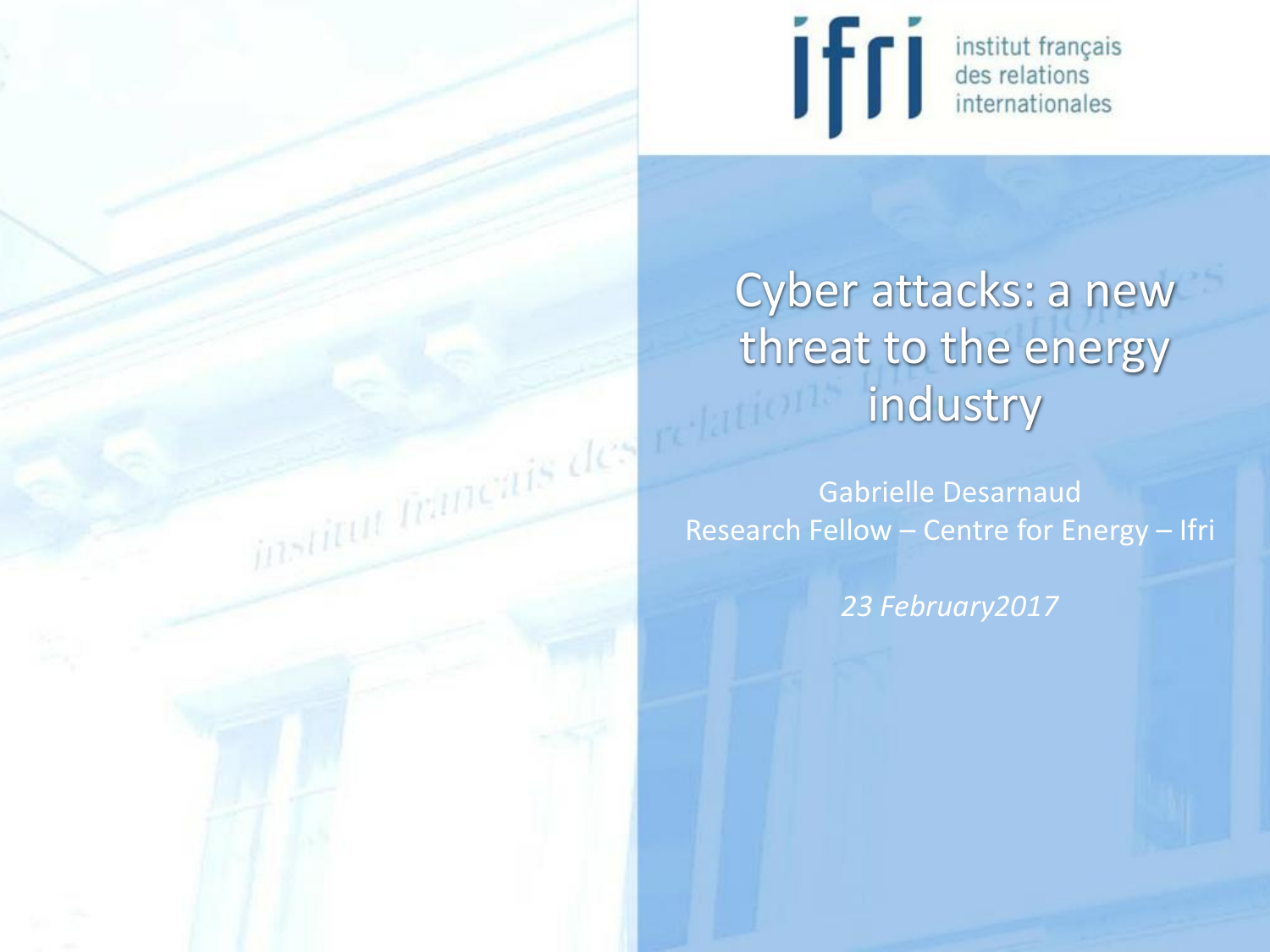### Digitalization and energy



*Wind turbine rotor visualization for remote maintenance*



*Wind turbine data collection and analysis for predictive maintenance*

•Digitalization : long term trend in the energy industry accelerating  $\rightarrow$  industrial internet

•Convergence of the global industrial system with the power of advanced computing & analytics

•Allows businesses to leverage big data to optimize processes and asset performance. Apply predictive analytics to minimize unplanned downtime. Increase throughput, improve product quality and drive resource efficiency.

•North America: 1% savings in utility operating costs represents annual savings of \$500 million

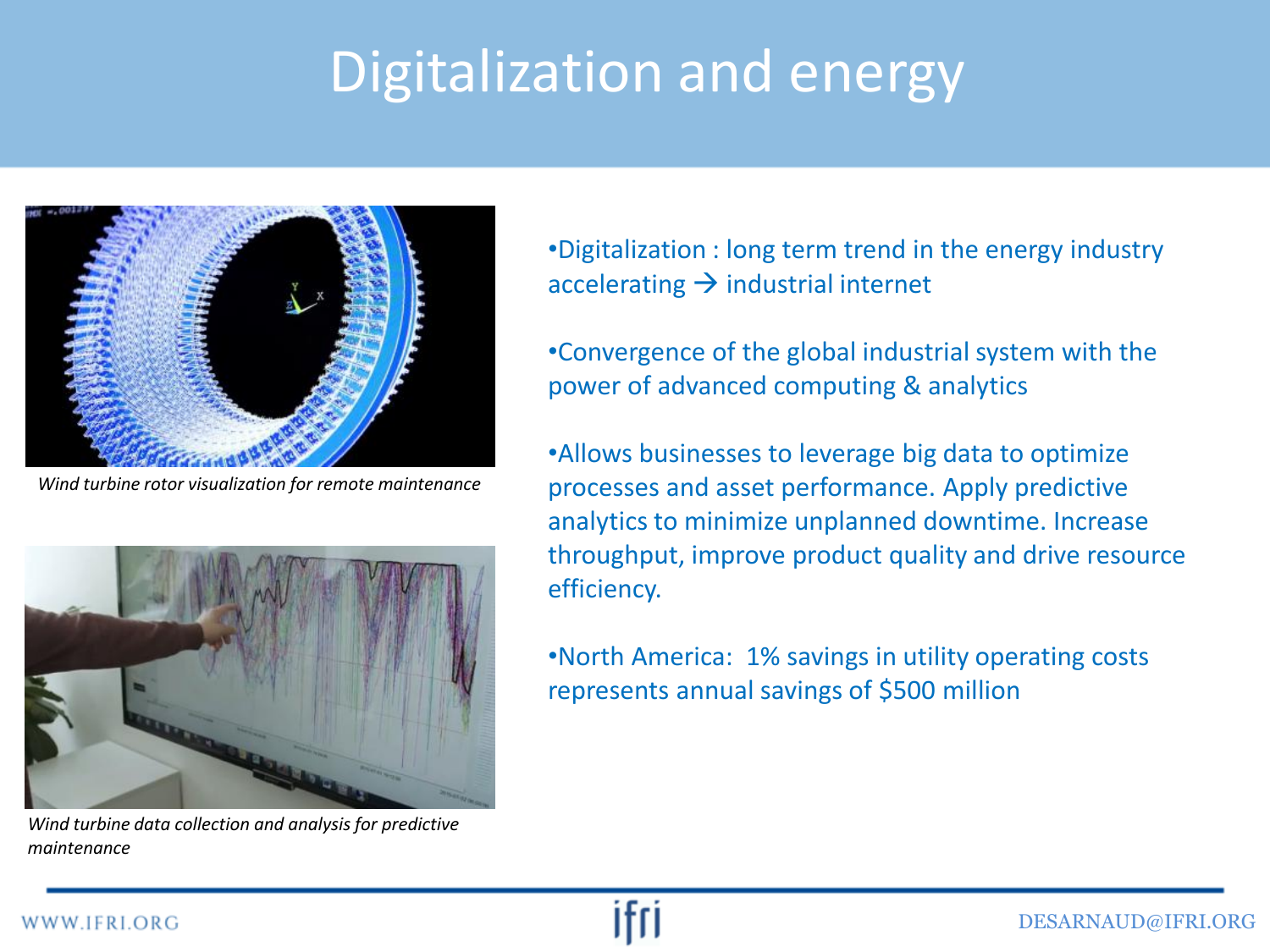### Cyberattacks in the energy sector

#### • Attacks against industries since 2010 tend to grow in number and be more sophisticated



#### **Incidents reported to the US Department of Homeland Security in 2014 (Total 245)**



**Average annualized cost by industry (2015)**

*Source: Ponemon Institute 2015*

*Source: US Department of Homeland Security, ICS-CERT Monitor 2014*



#### DESARNAUD@IFRI.ORG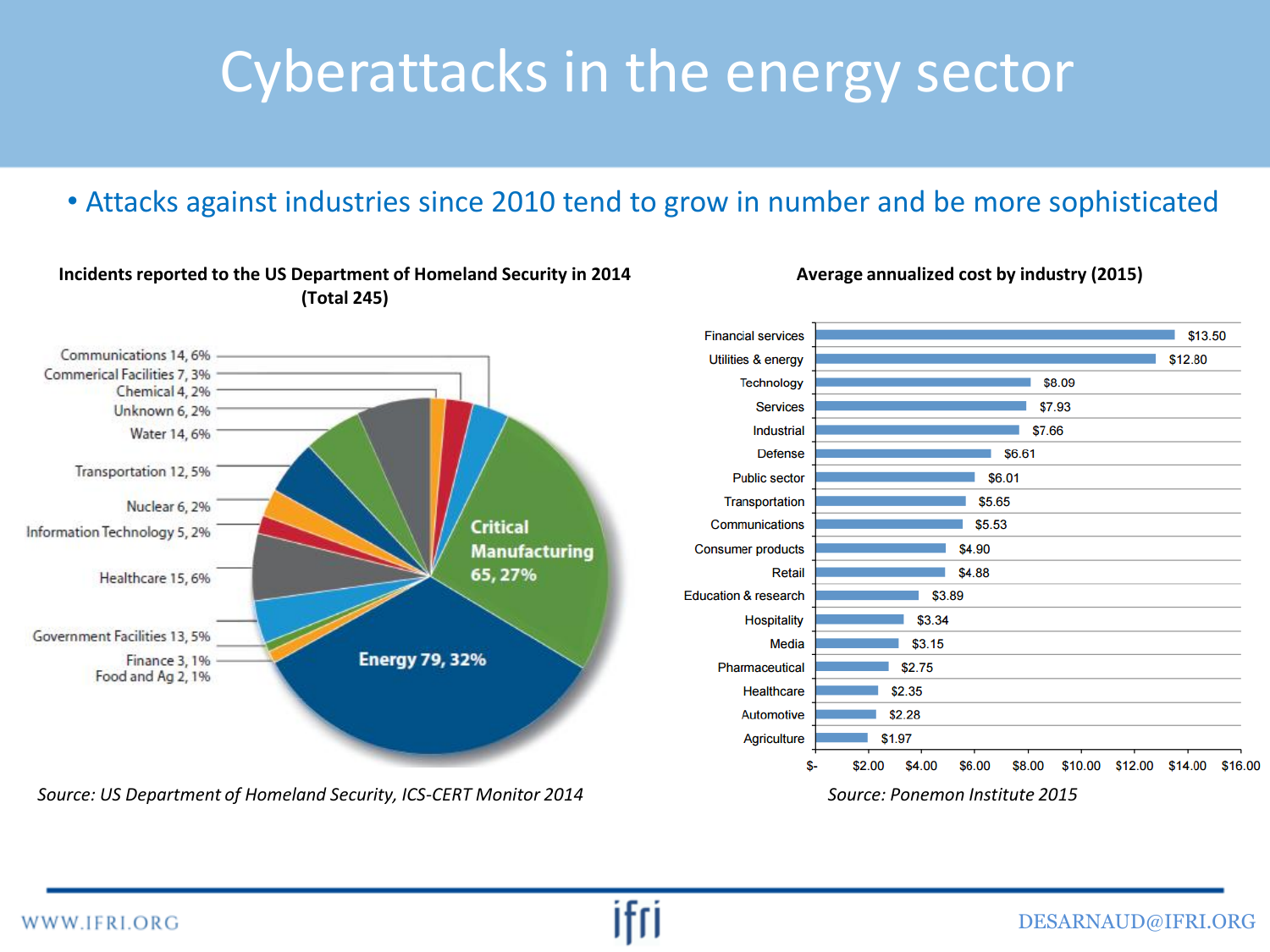| Year | <b>Target</b>                                                    | Consequences: cyberattacks against the energy industry                                                                                                                                       |
|------|------------------------------------------------------------------|----------------------------------------------------------------------------------------------------------------------------------------------------------------------------------------------|
| 1982 | Gas pipeline explosion (Russia)                                  | Malware introduced in the SCADA managing gas flows, explosion equivalent to 3 tons of TNT                                                                                                    |
| 1992 | Ignalina nuclear plant (Lituania)                                | A technician of the plant introduced a virus in the ICS of 2 RBMK reactors (Tchernobyl type).                                                                                                |
| 1992 | Chevron emergency system (USA)                                   | A dismissed employee of Chevron hacked and deactivated the urgency alert system. Discovered only after an urgency<br>situation appeared in a Chevron refinery in Richmond.                   |
| 1999 | Gas pipeline in Bellingham (USA)                                 | Unvoluntary incident partly linked to the development by Olympic Pipe Line of a database for the SCADA in charge of<br>gas distribution. The subsequent leakage caused 3 death.              |
| 2001 | California electricity operator (USA)                            | Attackers accessed the internal network of California Independent System. No injuries.                                                                                                       |
| 2003 | Davis-Besse nuclear plant (USA)                                  | Slammer - The Safety Parameters Display System stopped (no spying of sabotage functionalities)                                                                                               |
| 2008 | Hatch nuclear plant (USA)                                        | An update by a consultant rebooted a computer causing an unvolontary shutdown of the reactor for 48 hours.                                                                                   |
| 2010 | Natanz (Iran)                                                    | Stuxnet - Several years of infiltration in Natanz complex of uranium enrichment, more than 900 centrifuges damaged.                                                                          |
| 2011 | Gas and oil industries (Europe-USA)                              | Night Dragon - Gas and oil projects information and contracts stolen                                                                                                                         |
| 2011 | Energy industries                                                | Duqu - Parts of the code identical to Stuxnet, made only for industrial espionage.                                                                                                           |
| 2011 | Areva (France)                                                   | Non critical data stolen. Espionage campaign lasted 2years.                                                                                                                                  |
| 2012 | Energy companies and institutions<br>(Middle East, North Africa) | Flame - Lasted at least 2years. Espionage and data analysis.                                                                                                                                 |
| 2012 | Saudi Aramco (Saudi-Arabia)                                      | Shamoon - 30 000 hard drives of the compagny destroyed, no damages to industrial networks                                                                                                    |
| 2013 | Bowman Avenue Dam (USA, NYC)                                     | Attackers took control of the SCI of the small dam, no consequences                                                                                                                          |
| 2014 | 250 Energy companies (USA and<br>Western Europe)                 | <b>Energetic Bear - Espionage</b>                                                                                                                                                            |
| 2014 | Gas stations                                                     | Operation Petrol - Le groupe d'hacktivistes Anonymous hacktivists group announced they would targe cyberattacks<br>against oil companies and gas stations (DDOS). No evidence they succeeded |
| 2014 | Korea Hydro and Nuclear Power<br>(KHNP) - South Korea            | Maps and handbooks of 2 reactors and electrical circuit stolen, as well as data by activists.                                                                                                |
| 2015 | Electricity operators - Ukraine                                  | Black Energy - About 30 electric substantions shut down, 8 provinces without electricity during several hours,<br>components physically damaged during several weeks                         |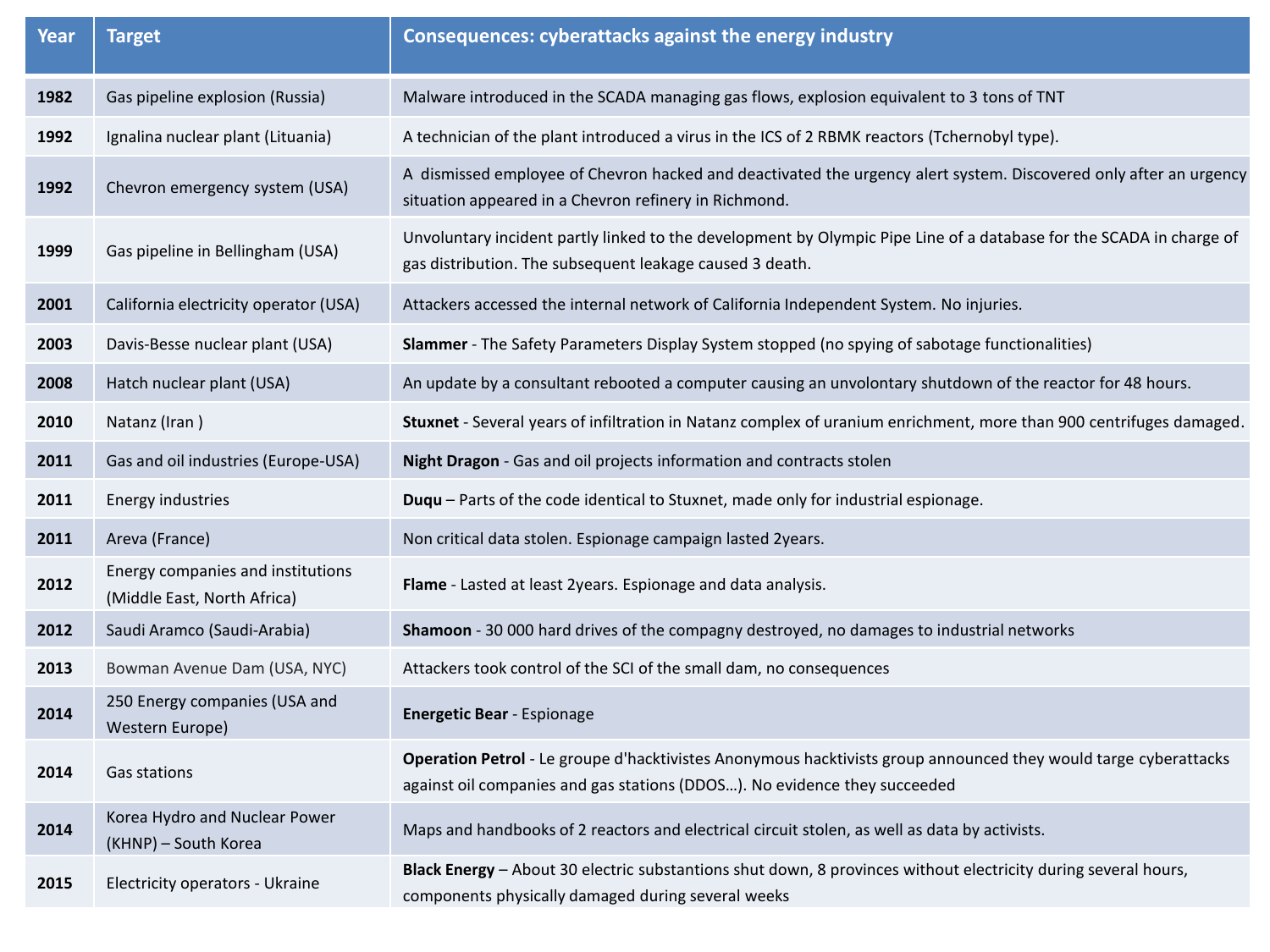## Vulnerabilities in the energy industry



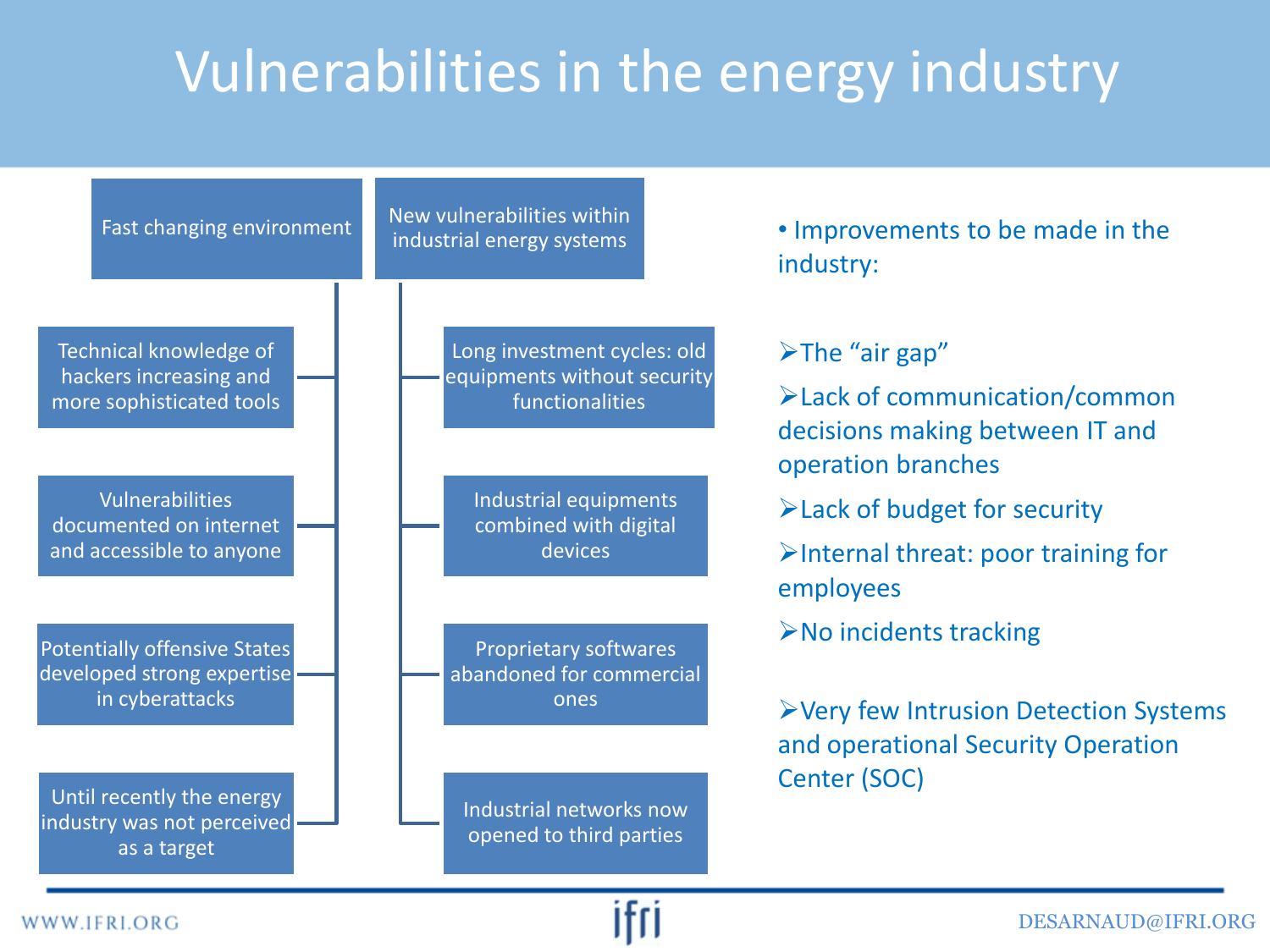### Conclusion: Anticipating the risks



• Some trends are likely to increase the risks in the coming decades :

 $\triangleright$  Smart meters and smart grids (Spanish smart meters hacked by "white hats")

- $\triangleright$  Integration of renewable energy
- $\triangleright$  Growing grid interconnections

 $\triangleright$  IoT

- $\triangleright$  Development of batteries
- $\triangleright$  Aggregators will grow in number

EU Member States take measures independently, with different approaches:

 $\triangleright$  France adopted sectorial legislation in cooperation with the industry

 $\triangleright$  Germany also follows a regulatory approach, although partnerships are better accepted by the industry

 $\triangleright$  Some States still need to make significant improvements that the NIS directive will foster